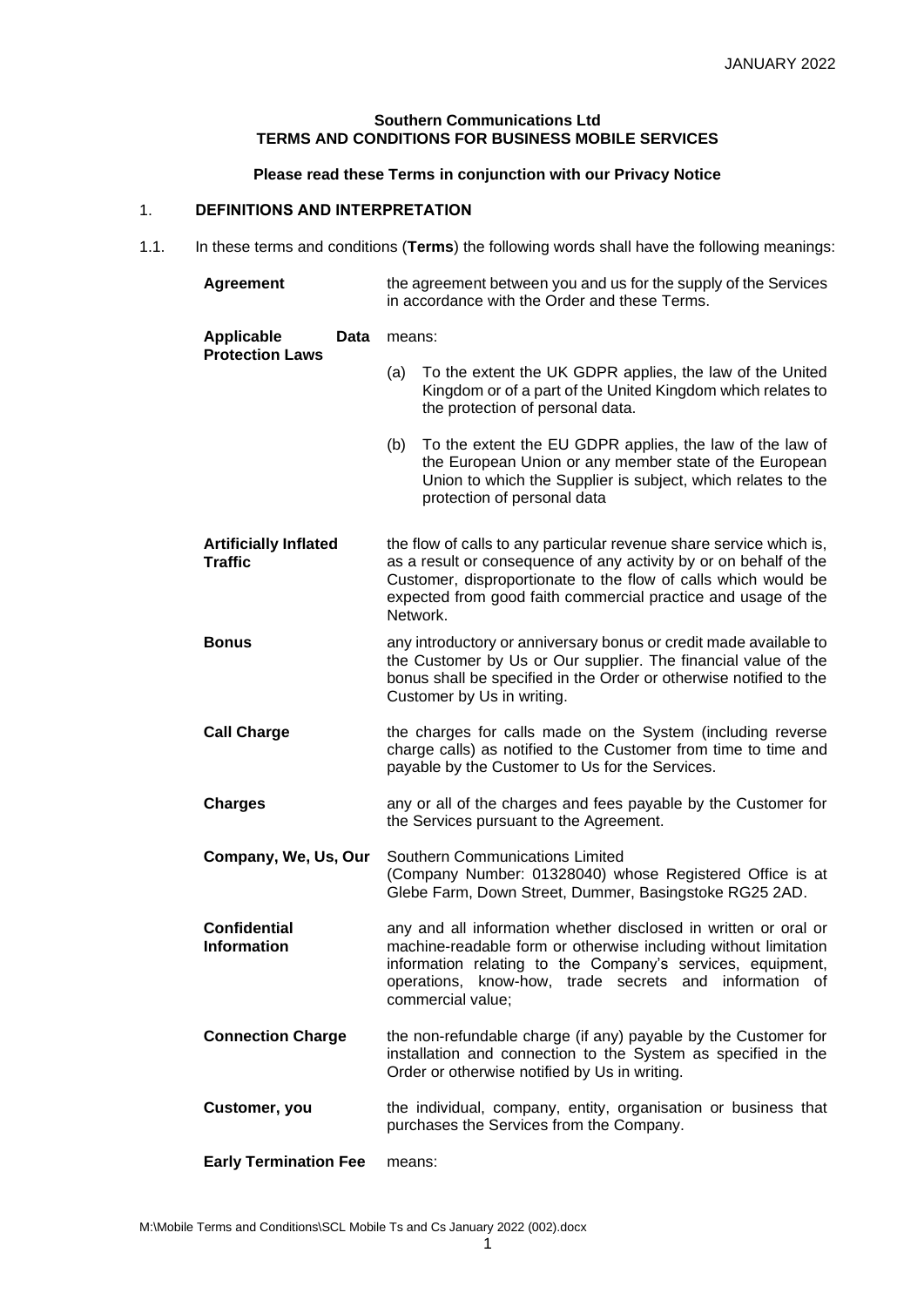- (c) the Monthly Charge for each Line supplied by Us until the end of the Minimum Term, Renewed Term or Subsequent Term (as the case may be) of each Line or handset supplied; and
- (d) the pro rata amount of any Bonus paid (in cash and/or in kind) to the Customer by Us in respect of any existing Line until the end of the Minimum Term, Renewed Term or Subsequent Term (as the case may be).
- **Equipment** any equipment and hardware (including without limitation handsets) supplied by Us to the Customer, as specified in the Order or otherwise notified by Us in writing.
- **EU GDPR** means the General Data Protection Regulation (*(EU) 2016/679*), as it has effect in EU law.
- **Fair Usage Policy** means the Network Provider's fair usage policy (if any) as available on the Network Providers website (as amended from time to time) including:

O2: [https://www.o2.co.uk/termsandconditions/mobile/unlimited](https://www.o2.co.uk/termsandconditions/mobile/unlimited-tariff-terms)[tariff-terms](https://www.o2.co.uk/termsandconditions/mobile/unlimited-tariff-terms)

EE[:https://ee.co.uk/help/help-new/offers-and](https://ee.co.uk/help/help-new/offers-and-services/other/unlimited-plans#article-title-2)[services/other/unlimited-plans#article-title-2.](https://ee.co.uk/help/help-new/offers-and-services/other/unlimited-plans#article-title-2)

Please refer to the specific Network Providers website for the latest version.

- **Gateway any equipment containing a SIM which enables the routing of** calls from fixed apparatus to equipment by establishing a mobile to mobile call.
- **Hardware Fund** means a fixed credit amount as stated in the Agreement for the Minimum Term, Renewed Term or any Subsequent Term (or, if different and if specifically agreed in writing, the fixed credit amount in respect of each Line made under the Agreement during the Minimum Term or any Renewed Term or Subsequent Term.
	- **IPR** patents, rights to inventions, copyright and related rights, trade marks, business names and domain names, rights in get-up, goodwill and the right to sue for passing off, rights in designs, database rights, rights to use, and protect the confidentiality of, confidential information (including know-how), and all other intellectual property rights, in each case whether registered or unregistered and including all applications and rights to apply for and be granted, renewals or extensions of, and rights to claim priority from, such rights and all similar or equivalent rights or forms of protection which subsist or will subsist now or in the future in any part of the world.
- **Line Example 3 C** one or more cellular connections that are connected to the network via a SIM(s).
- **Minimum Spend** the minimum value of Call Charges (excluding VAT) per calendar month (or pro rata in relation to the first and final months) per Line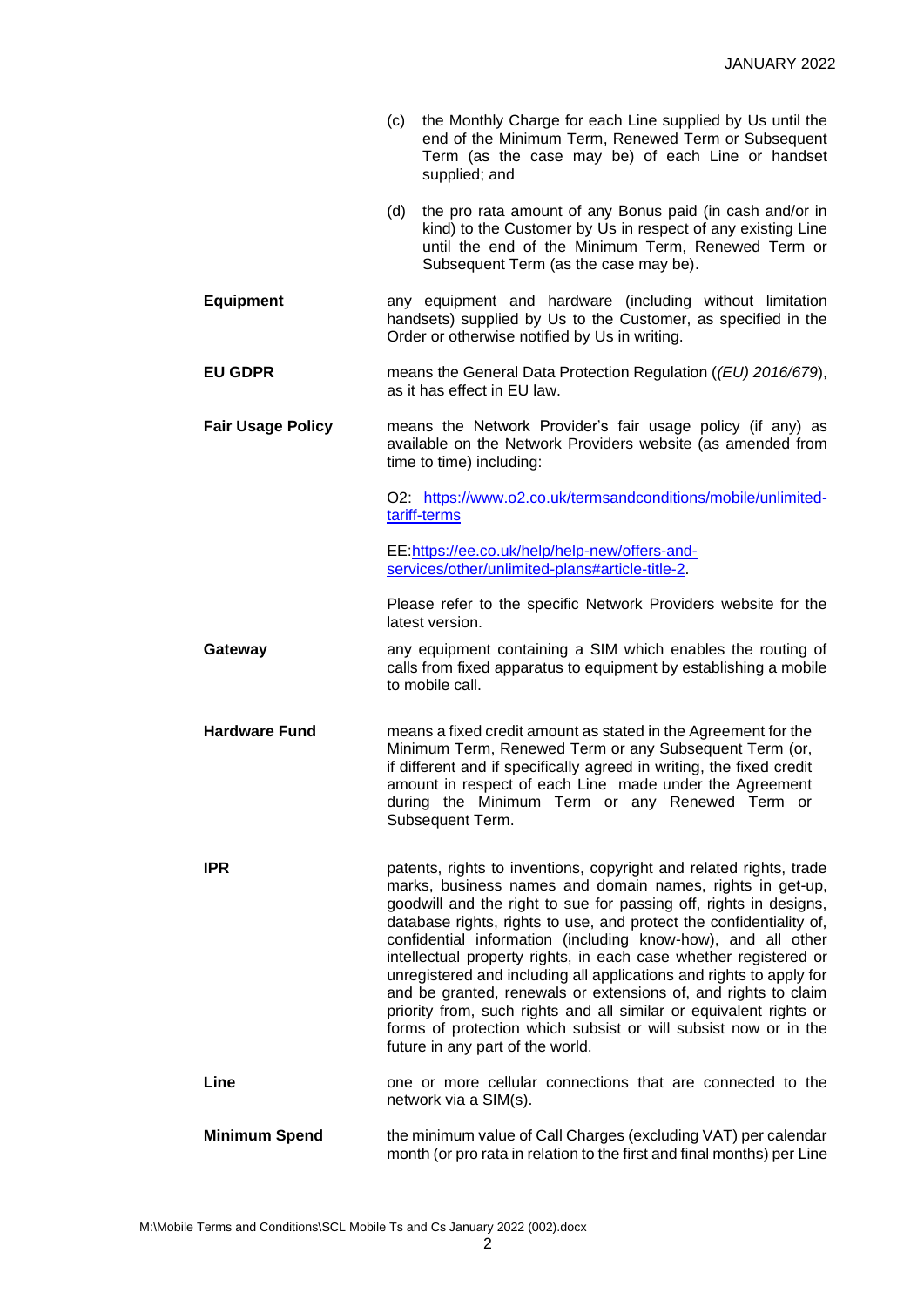as specified in the Order or otherwise notified by Us averaged over the total number of Lines supplied by Us to the Customer.

- **Minimum Term** Twenty four (24) months (or such other period as is set out on the Order) from the date of connection for each Line to the Network Provider's network or date of delivery of a handset upgrade whichever is later. Where We provide further Equipment in respect of any Line at a subsidised rate (upgrade) or financial support in lieu of Equipment (upgrade support) then the Minimum Term that relates to that Line is extended by a further Minimum Term from the date of the supply of the upgrade or upgrade support, or such other period as has been agreed between the Parties in writing.
- **Monthly Charge** the monthly line rental charge per Line to obtain the Services, as set out in the Order or otherwise notified to the Customer by Us in writing.
- **Network** the network operated by a Network Provider.
- **Network Provider** a network provider who operates a Network in accordance with an agreement between the Network Provider and the Company.
- **OFCOM** the Office of Communications or other replacement authority.
- **Order** the Customer's order for the Services and / or Equipment.
- **Renewed Term** the renewed term agreed with the Company in writing in accordance with Clause 9.2.
- **Services** the business mobile services as set out in the Order and that We agree to supply to the Customer.
- **SIM a** subscriber identification module.
- **Subsequent Term** 12 calendar months beginning on the expiry of the Minimum Term or any Renewed Term.
- **System** the Network that We use to provide the Services.
- **UK GDPR** has the meaning given to it in section 3(10) (as supplemented by section 205(4)) of the Data Protection Act 2018.

**Working Day** 09:00 to 17:00 Monday to Friday but excluding public holidays in the United Kingdom recognised by the Company.

- 1.2. **Construction**. In these Terms, the following rules apply:
	- 1.2.1. a **person** includes a natural person, corporate or unincorporated body (whether or not having separate legal personality).
	- 1.2.2. a reference to **writing** or **written** includes faxes and e-mails.
	- 1.2.3. a reference in these Terms to any provision of a statute shall be construed as a reference to that provision as amended, re-enacted or extended at the relevant time.
	- 1.2.4. headings in the Agreement shall not affect interpretation.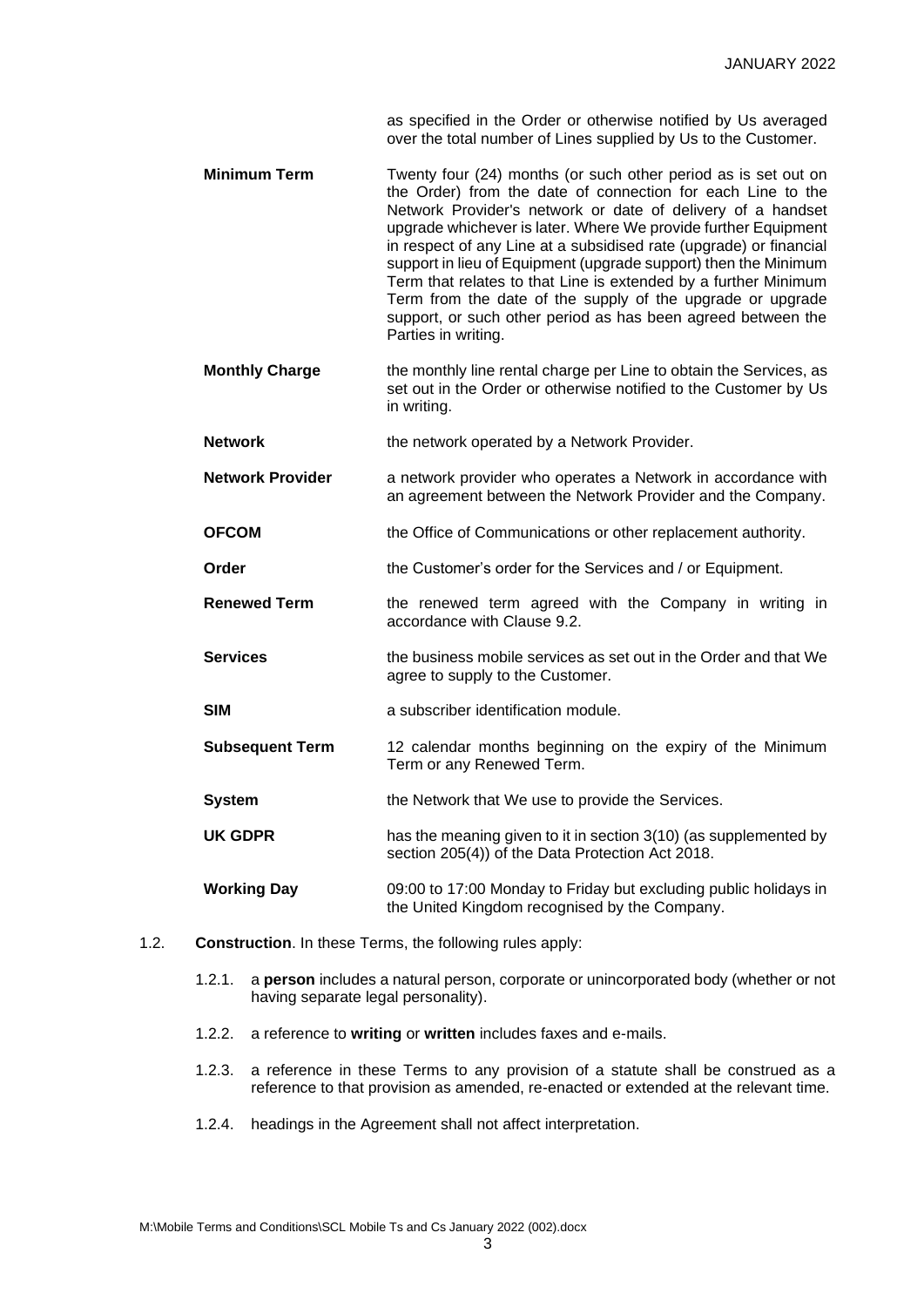## 2. **ORDERS AND MINIMUM PERIOD**

- 2.1. The Order constitutes an offer by the Customer to purchase the Services in accordance with these Terms.
- 2.2. No order placed by the Customer shall be deemed accepted by Us until the Order is accepted by Us in writing or (if earlier) We provide the Services to the Customer.
- 2.3. Once an Order has been accepted by Us, the Customer may not cancel an Order.
- 2.4. We shall be under no obligation to provide the Services until acceptance of the relevant Order by Us. We may accept or reject an Order at our sole discretion.
- 2.5. The Agreement for each Line shall commence on the date of connection by Us to the Network and will continue for the Minimum Term and any Renewed Term or Subsequent Term in accordance with these Terms. The commencement date for each Line may vary and the Minimum Term and any Renewed Term or Subsequent Term in accordance with these Terms will apply to each individual Line.
- 2.6. The Customer acknowledges that it has limited rights to terminate the Agreement during the Minimum Term, Renewed Term or Subsequent Term (as the case may be). These rights are set out in Clause 9.3. If the Customer terminates the Agreement before the expiry of the Minimum Term, Renewed Term or Subsequent Term, the Customer shall pay any applicable Early Termination Fee.
- 2.7. The Customer may place orders for further Lines or Equipment after the date of the original Order. If We accept such orders, they will become an Order for the purposes of the Agreement and these Terms will apply.
- 2.8. The Agreement constitutes the entire agreement between the parties. The Customer acknowledges that it has not relied on any statement, promise, representation, assurance or warranty We have made or given or which has been made or given on Our behalf which is not set out in the Agreement.
- 2.9. These Terms apply to the Agreement to the exclusion of any other terms that the Customer seeks to impose or incorporate, or which are implied by trade, custom, practice or course of dealing.

## 3. **THE SERVICES**

- 3.1. In order for Us to enable the Customer to use the Services the Customer agrees to comply with the following:
	- 3.1.1. the Customer will comply with and implement such terms and codes of practice, procedures and directions as are established and/or adopted by Us or Our suppliers from time to time in relation to any numbers and/or the allocation, re-allocation and/or transfer of them;
	- 3.1.2. the Customer will comply with such procedures as We may notify from time to time in relation to the ordering management and the use of the SIMs.
	- 3.1.3. We will charge the Customer for SIMs at the rate specified by Us from time to time and the Customer will pay Our charges applicable for such SIMs.
	- 3.1.4. We reserve the right to charge the Customer:
		- 3.1.4.1. for the replacement of lost or damaged SIM cards; or
		- 3.1.4.2. for any additional stocks of SIM cards the Customer wishes to hold,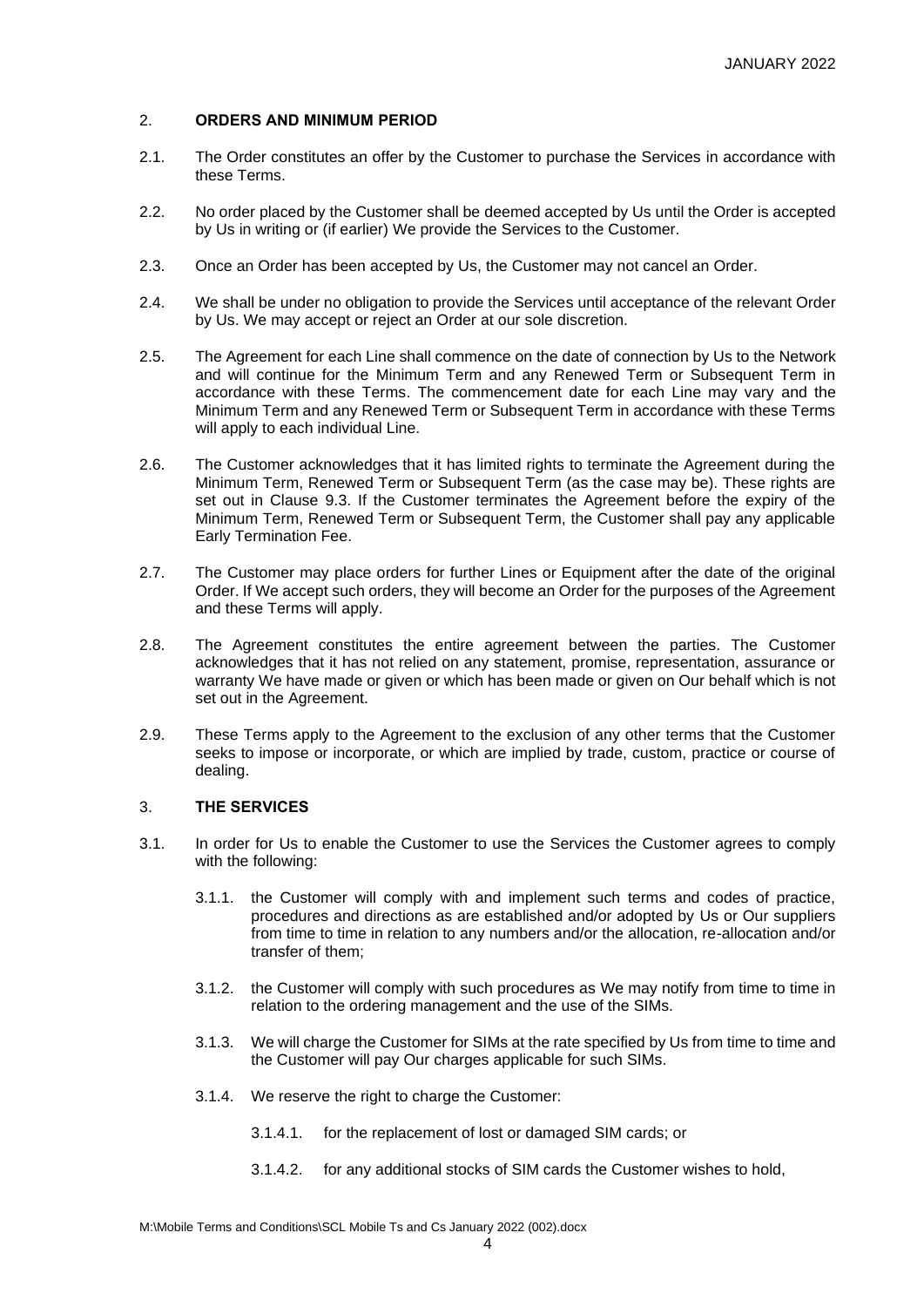at the rate specified by Us from time to time.

- 3.2. The Customer will not have any rights in numbers allocated to it, except as expressly set out in the Agreement.
- 3.3. If any number allocated to the Customer remains unconnected to or is disconnected from the Network for any reason for a continuous period of two (2) months, We may withdraw and reallocate to a third party without liability or notice to the Customer.
- 3.4. We reserve the right to require the Customer to pay a charge in respect of the allocation of certain numbers.
- 3.5. The Customer shall indemnify Us against all costs, damages, expenses and losses and reasonable professional costs and expenses suffered or incurred by Us arising out of or in connection with the use or misuse of the Services by the Customer.

#### **WHAT SERVICES WE WILL PROVIDE TO YOU**

- 3.6. Whilst we provide the Services to you, you authorise us to act on your behalf in all dealings with any Network Provider or third party supplier in connection with any matter that enables us to provide or to continue to provide you with the Services.
- 3.7. Calls to international, premium rate and other higher rate numbers are not barred from the Equipment and/or SIM Card and you will be responsible for the Charges in respect of calls to such numbers. You may request that we bar such numbers if you wish to do so.
- 3.8. Data usage is not capped to the data amount specified in the Agreement and you may not receive a notification that you are close to or have exceeded your data limit. It is your responsibility to monitor and / or control data usage in respect of the Equipment, and you will be responsible for any excess data charges arising from use above the such monthly data amount.
- 3.9. We may select and at any time change any Network Provider or third party supplier, carrier or other service provider for the purposes of providing the Service(s), and you authorise us to give all notices, nominations and other authorisations that are necessary for us to provide, the Service(s) to you.
- 3.10. You agree that your use of the Service(s) is subject to the applicable Fair Usage Policy.

## 4. **SUPPLY OF EQUIPMENT**

- 4.1. We may supply certain Equipment to the Customer as set out in an Order. We shall use reasonable endeavours to meet any agreed delivery dates for Equipment but will not be liable for a failure to do so. Time shall not be of the essence in respect of delivery dates.
- 4.2. The Customer will pay the cost of delivery in addition to the price of the Equipment. The Customer will have three (3) days to inspect the Equipment. Upon expiry of the three (3) days the Equipment will be deemed accepted by the Customer.

#### **PURCHASE OF EQUIPMENT BY THE CUSTOMER**

- 4.3. Subject To Clause 4.4, in relation to Equipment purchased by the Customer from the Company:
	- 4.3.1. the Equipment is at the risk of the Customer from the time of delivery;
	- 4.3.2. ownership of the Equipment other than Equipment provided to the Customer free of charge shall pass to the Customer on the later of completion of delivery or when We have received in full in cleared funds all sums due to it in respect of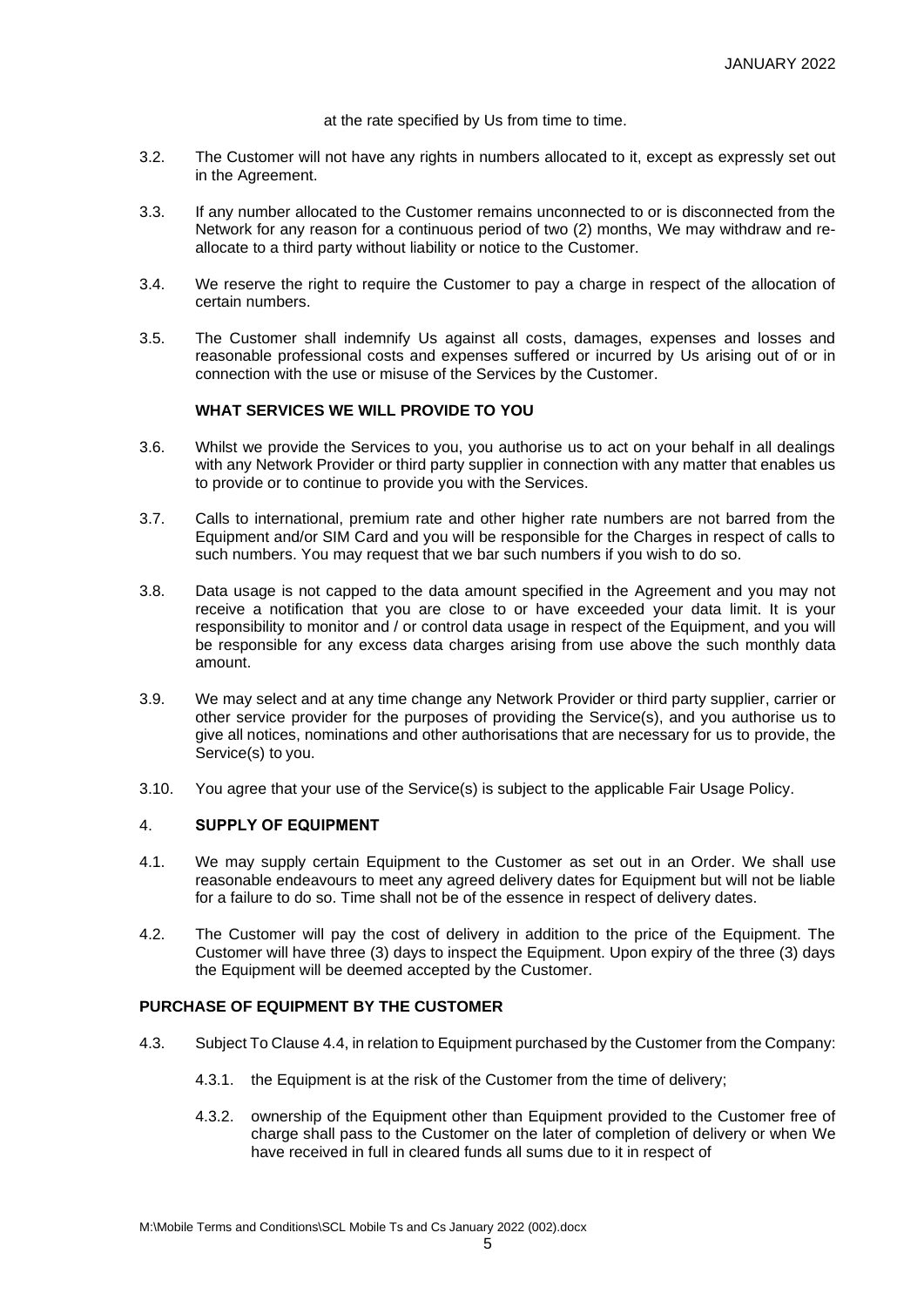- 4.3.2.1. the Equipment; and
- 4.3.2.2. all other sums which are or which become due to Us from the Customer on any account.
- 4.4. In relation to:
	- 4.4.1. Equipment purchased by the Customer from the Company; and
	- 4.4.2. where such Equipment is paid for by the Customer via the Monthly Charge(s) payable by the Customer and to which the Equipment relates or the Hardware Fund,

then,

- 4.4.3. the Equipment is at the risk of the Customer from the time of delivery to the Customer;
- 4.4.4. ownership of such Equipment shall pass to the Customer on:
	- 4.4.4.1. the later of expiry of the Minimum Term or the final payment of the Monthly Charge(s) payable by the Customer to which the Equipment relates or when We have received in full in cleared funds all sums due to it in respect of the Equipment; or
	- 4.4.4.2. the later of the final offset of the Charges for the Equipment from the Hardware Fund or when We have received in full in cleared funds all sums due to it in respect of the Equipment,

as the case may be.

# **LOAN OF EQUIPMENT BY THE COMPANY**

- 4.5. In relation to Equipment loaned to the Customer free of charge:
	- 4.5.1. risk in such Equipment will pass immediately to the Customer when they leave Our physical possession or control;
	- 4.5.2. risk in such Equipment will not pass back to Us from the Customer until such Equipment is back in Our physical possession;
	- 4.5.3. ownership of such Equipment remains at all times with the Company. The Customer has no right, title or interest in such Equipment except that they are provided to the Customer for the duration of and on the terms of the Agreement;
	- 4.5.4. the Customer cannot deal with the ownership or any interest in such Equipment. This includes but is not limited to selling, assigning, mortgaging, pledging, charging, securing, hiring, withholding, exerting any rights to withhold, disposing and/or leasing.
- 4.6. Risk in the SIMs shall pass to the Customer on delivery. Ownership of SIMs remains with Us or the Network Provider at all times. The Customer has no right, title or interest in the SIMs except that they are provided to the Customer for the duration of and on the terms of the Agreement.
- 4.7. The Customer shall ensure that any equipment (excluding the Equipment provided by Us) that it uses in connection with the Services meets any legal or regulatory requirements and is approved for connection to the System. If not, the Customer must immediately disconnect it or allow Us to do so at the Customer's expense.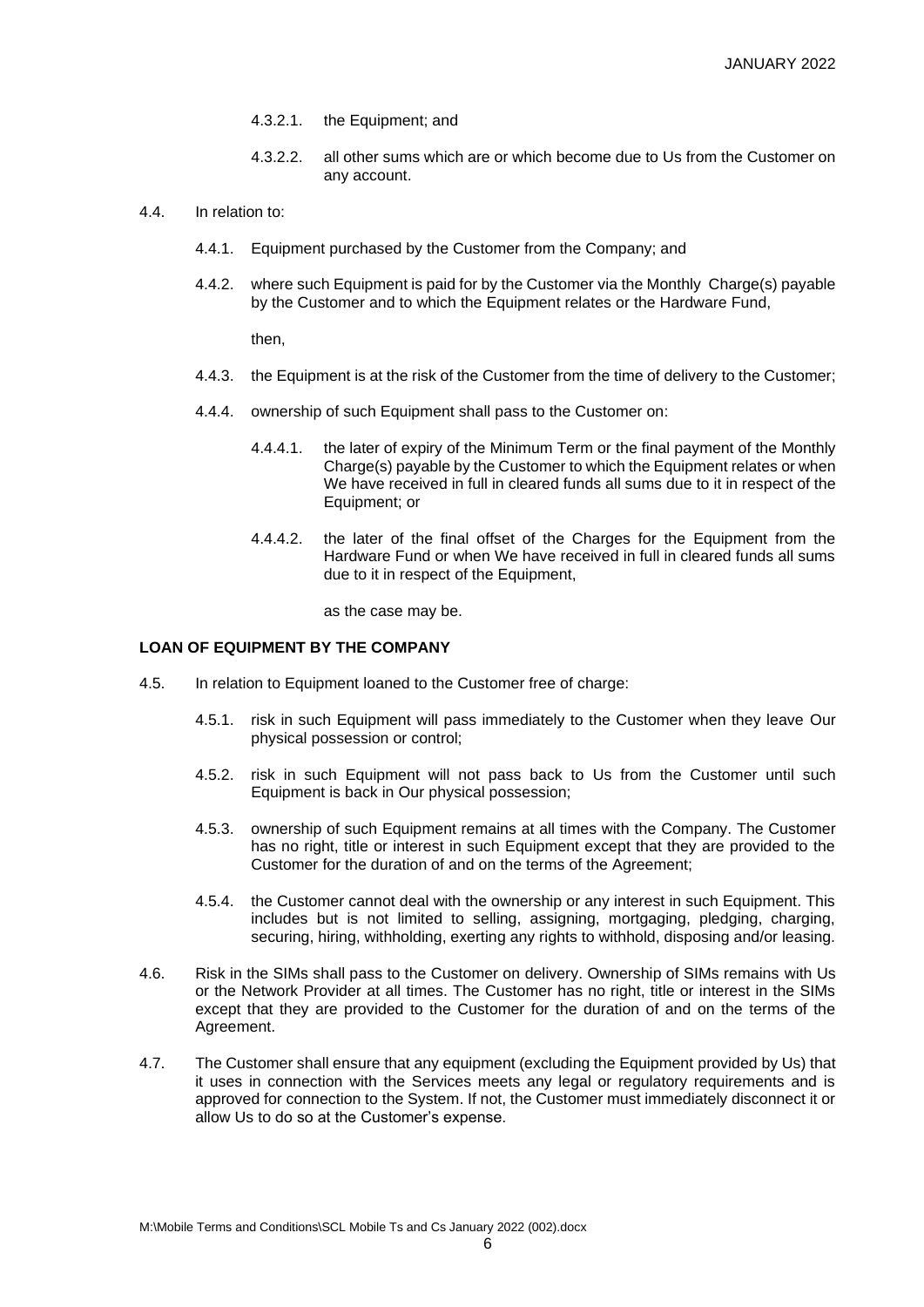4.8. The Customer shall be responsible for any loss or damage to the Equipment caused by an act or omission or negligence of the Customer, and shall (subject to any manufacturer's warranty) also be responsible for the maintenance of the Equipment.

# 5. **THE COMPANY'S GENERAL OBLIGATIONS**

- 5.1. We shall supply the Services to the Customer from the commencement date for the term of the Agreement and in accordance with these Terms.
- 5.2. We shall have the right to make any changes to the Services which are necessary to comply with any applicable law or safety requirement, or which do not materially affect the nature or quality of the Services, and We shall notify the Customer in any such event.
- 5.3. We shall use reasonable endeavours to meet any agreed dates but shall not be liable for failure to meet them. Time shall not be of the essence of the Agreement.
- 5.4. The Customer shall report any fault to the Services or the Equipment to the Company's Customer Services Department, where it will be dealt with in accordance with the agreed fault repair service. We shall not be obliged to fix any fault if:
	- 5.4.1. the defect arises because the Customer failed to follow the manufacturers user manual or other documentation available from the manufacturer or the Company's oral or written instructions as to the storage, use or maintenance of the Services or Equipment or (if there are none) good trade practice;
	- 5.4.2. the defect is caused by improper use of the Equipment or use outside its normal application;
	- 5.4.3. the defect arises due to circumstances set out in Clause 5.7.2;
	- 5.4.4. the defect arises due to normal wear and tear; or
	- 5.4.5. the Customer, its employees, agents or subcontractors alter or repair the Equipment without Our prior written consent.

If We agree to fix a fault caused by the circumstances set out in this Clause 5.4 or a fault caused by the Customer or that otherwise falls outside Our responsibility or where no fault is found, We may charge the Customer for any work that We have undertaken at Our applicable man-hour rate.

- 5.5. We shall not be liable for any fault whether under Clause 5.4 or otherwise unless:
	- 5.5.1. the Customer gives Us written notice of the defect within seven (7) days of the time when the Customer discovers or ought to have discovered the fault or defect; and
	- 5.5.2. after receiving the notice, We are given a reasonable opportunity to investigate such fault and the Customer (where applicable and if asked to do so by Us) returns the Equipment to Our place of business in its original packaging.
- 5.6. We will request the Network Provider to connect the Customer to the System. We cannot be responsible for the coverage or quality of service that the Customer receives from the System.
- 5.7. We shall exercise the reasonable care and skill of a competent telecommunications operator. The Customer acknowledges that:
	- 5.7.1. We cannot guarantee that the Services will be available without interruption or will be free from error; and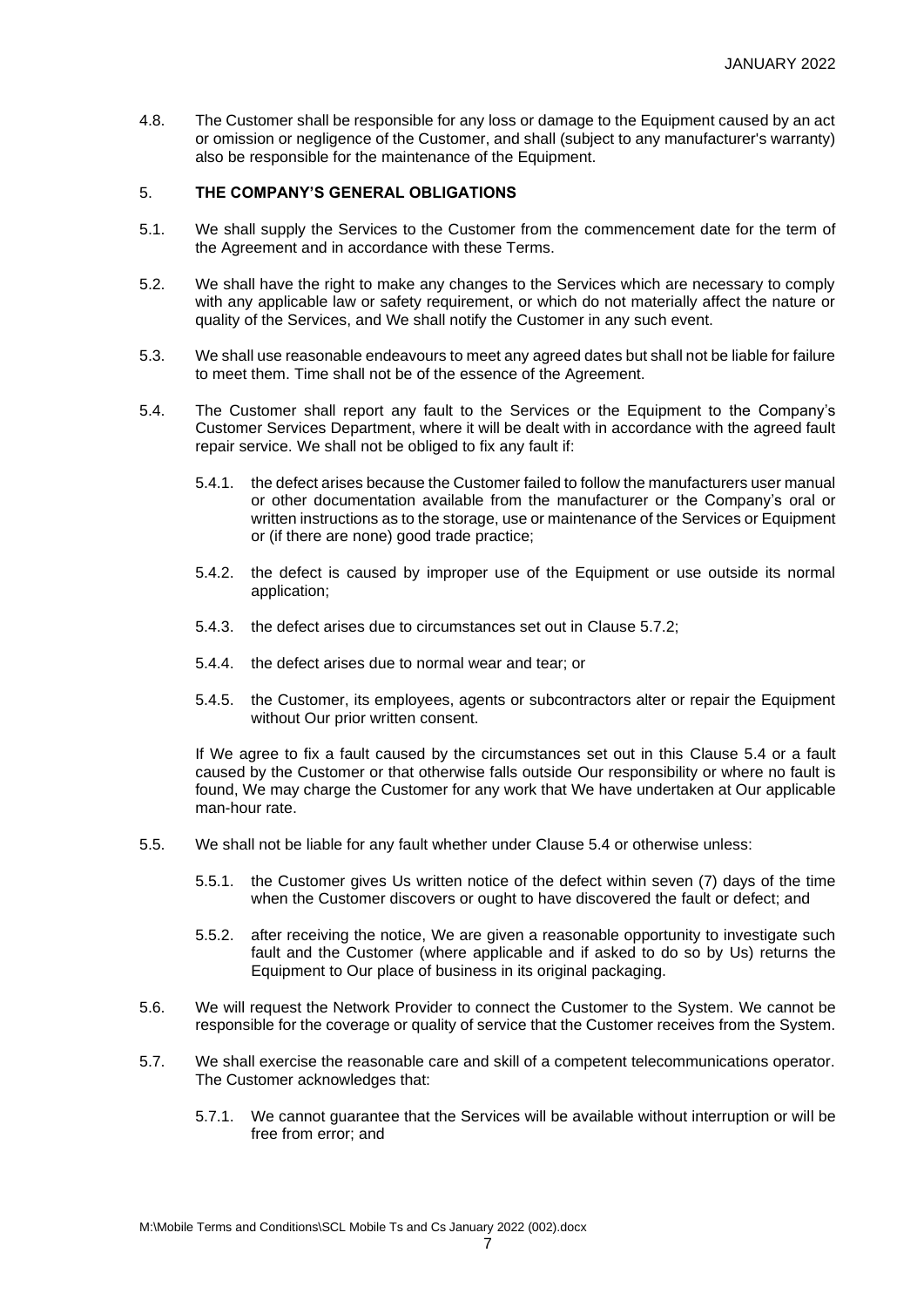- 5.7.2. the operability and quality of the Services, both in and out of the UK, may sometimes be affected by factors outside the Company's or Network Provider's control including without limitation coverage area, local physical obstructions, atmospheric conditions, features or functionality of the Services, network coverage and other interference with reception both natural and manmade;
- 5.7.3. the Services and the Equipment has not been developed to meet their individual requirements and that it is therefore the Customer's responsibility to ensure that the facilities and functions of the Services and the Equipment meets their requirements;
- 5.7.4. the existence of any minor errors in the Services or the Equipment shall not constitute a breach of the Agreement;
- 5.7.5. We or the Network Provider may at any time and without liability modify, expand, improve, maintain or repair the Services and this may require suspension of the operation or provision of the Services.
- 5.8. Unless otherwise agreed in writing, the Customer will receive the manufacturer's standard warranty in relation to all Equipment. It is acknowledged and agreed that no warranties or representations are made by Us in relation to such Equipment and We shall have no obligation to the Customer in relation thereto. We will endeavour to provide, in respect of any Equipment, the benefit of the warranty that the supplier of the Equipment has provided to Us or any additional warranty expressly provided by Us in writing. The Customer will only be able to rely on any warranty if it can show that it has used the Equipment in accordance with any documentation or reasonable instructions provided by Us.
- 5.9. Notwithstanding Clause 7.12 the Customer acknowledges that, in respect of any international roaming services forming part of the Services:
	- 5.9.1. such service will only be available in those countries where We or Our third party supplier has international roaming agreements from time to time; and
	- 5.9.2. certain additional terms and conditions may be imposed by third party operators on Us which may affect Our provision of the Services.

#### 6. **THE CUSTOMER'S OBLIGATIONS**

- 6.1. The Customer may only use the Services:
	- 6.1.1. as laid out in the Agreement; and
	- 6.1.2. for their own use. The Customer may not resell or commercially exploit any of the Services without the prior written consent of the Company.
- 6.2. The Customer shall not utilise and shall ensure that no other person uses the Services:
	- 6.2.1. for storing, reproducing, transmitting, communicating or receiving any material in breach of any law, regulation, code of practice or in breach of the Company's acceptable use policy; or
	- 6.2.2. fraudulently or for any criminal, unlawful, immoral or illegal purpose or in a manner that is contrary to any regulatory or legal requirement; or
	- 6.2.3. to make defamatory, offensive, obscene, indecent, menacing, abusive, nuisance or hoax calls; or
	- 6.2.4. for accessing age restricted services (where the user is under 18); or
	- 6.2.5. to cause annoyance, inconvenience or needless anxiety to any person; or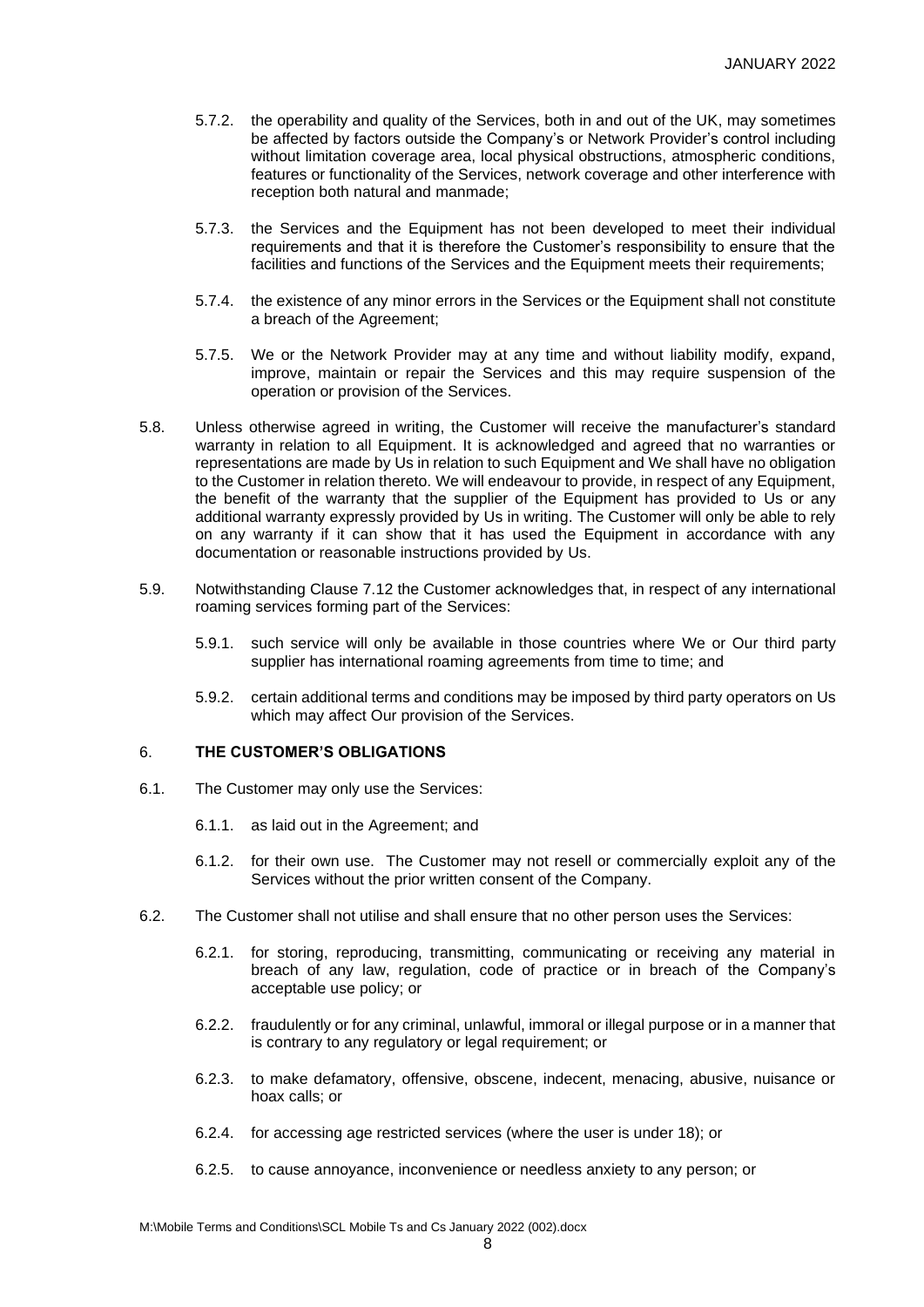- 6.2.6. contrary to any codes of practice or instructions that We may give to the Customer from time to time; or
- 6.2.7. to copy, store, modify, publish or distribute services or content (including ringtones), except where We give the Customer prior permission in writing; or
- 6.2.8. to download, send or upload content of an excessive size, quantity or frequency or knowingly send any viruses. We will contact the Customer if the Customers use is excessive; or
- 6.2.9. in violation of any applicable local, national, or international law or regulation; or
- 6.2.10. in a manner which infringes the rights of any person, including intellectual property rights and rights of confidentiality.

The Customer recognises and accepts that the Services may be suspended without prior notification in the case of suspected fraud or misuse.

- 6.3. The Customer shall not:
	- 6.3.1. establish, install or use a Gateway so that services are provided via a Gateway; or
	- 6.3.2. participate in any activities or conduct which may result in Artificially Inflated Traffic.
- 6.4. We shall have the right to deny access to the Services by any handset or Equipment:
	- 6.4.1. which adversely affects the operation of the System or provision of the Services; or
	- 6.4.2. which will or may adversely affect the operation of the System or any other third party network or provision of the Services; or
	- 6.4.3. if We suspects fraudulent, criminal or illegal activities are being carried out, or are likely to be carried out, via that handset or the Equipment,

whether or not such handset or Equipment has been approved or tested by the Company.

- 6.5. The Customer shall co-operate with and comply with at all times:
	- 6.5.1. any codes of practice, operating procedures and any other technical requirements as We may notify to the Customer from time to time;
	- 6.5.2. Our reasonable instructions to ensure the proper use and security of the Services.
- 6.6. The Customer will provide Us with all up to date and accurate information that We need to provide the Services.
- 6.7. The Customer must report to Us as soon as the Customer becomes aware of any loss, fraud, deception, or unauthorised or unlawful use relating to the Equipment, SIM or Services and/or the Agreement and until We have had a reasonable opportunity to disconnect the Services, the Customer will be responsible for all Charges incurred.

# 7. **CHARGES AND PAYMENT**

- 7.1. The Customer shall pay the Charges.
- 7.2. We shall send an invoice to the Customer for:
	- 7.2.1. the Connection Charge when the Services are available to the Customer;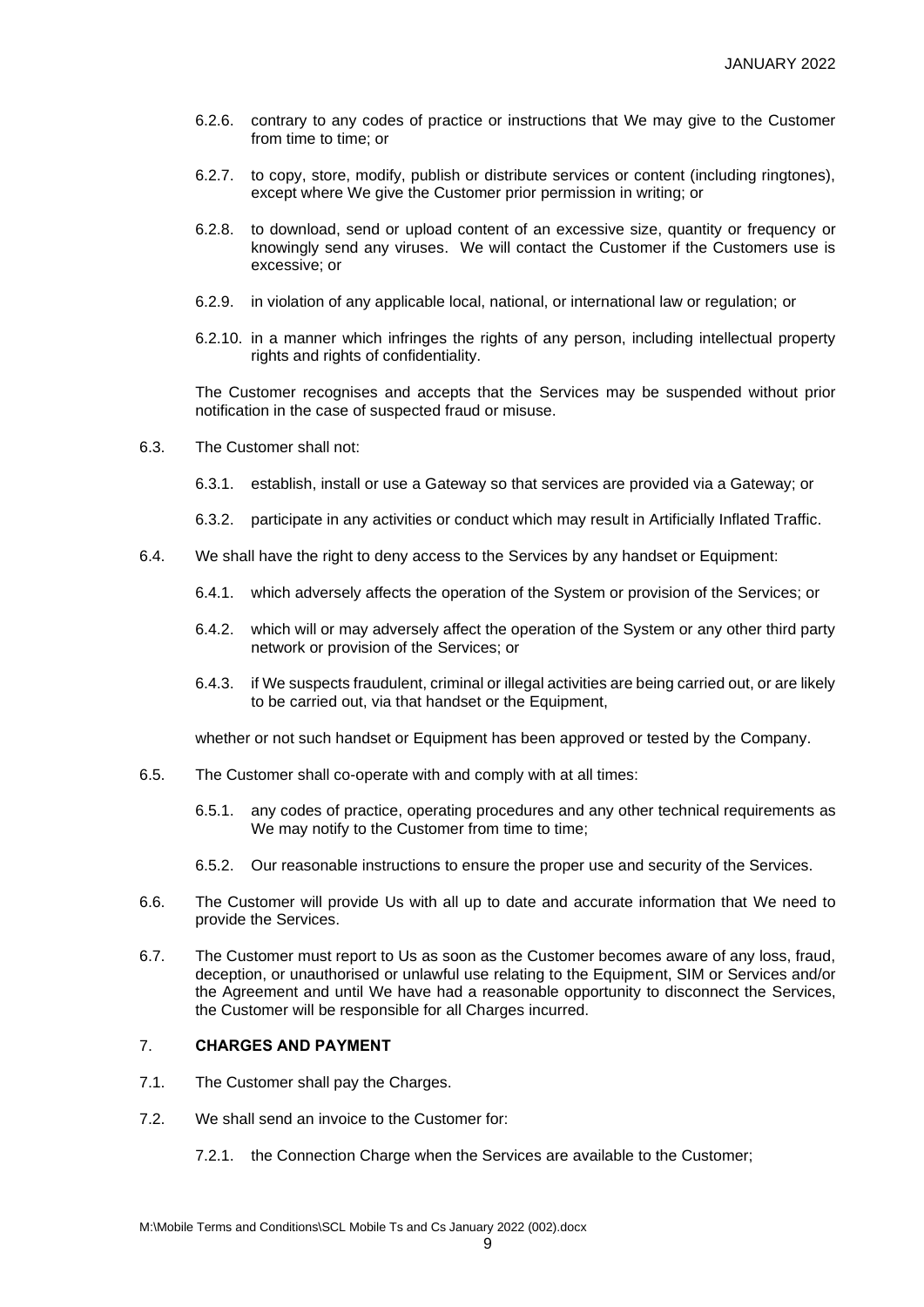- 7.2.2. for the Monthly Charge and any SIM charge monthly in advance;
- 7.2.3. for the Call Charges after the end of the month in which the relevant calls were made; and
- 7.2.4. for Equipment at any time after We accept an Order from the Customer for that Equipment.

If your use of the Service(s) exceeds the limits in the applicable Fair Usage Policy we may charge you for such excess use based our charges at that time, and you agree to pay any such Charges.

- 7.3. The Customer shall pay the full amount invoiced by Us by direct debit (or such other method of payment agreed by Us in writing, within fourteen (14) days of the date of invoice. If the Customer's credit rating decreases at any time, We shall be entitled to revise the credit terms to require payment upon invoice or in less than fourteen (14) days.
- 7.4. The Customer shall pay the Charges in pounds sterling without set-off or deduction.
- 7.5. The Charges are exclusive of Value Added Tax, which shall be payable by the Customer in addition to the Charges at the rate applicable from time to time.
- 7.6. Time for payment of the Charges shall be of the essence of the Agreement.
- 7.7. If the Customer fails to make payment in full by the due date, in addition to the Company's right to suspend the Services as set out in Clause 8.1, We may charge interest at the rate of 4% per annum above the base rate of the Bank of England on any amounts outstanding from the due date for payment until payment is made in full.

#### 7.8. **Annual Price Increase**.

- 7.8.1. Each year We may adjust the Charges by up to 6% or, if higher, according to the Retail Price Index (RPI) annual inflation rate prevailing at the date We notify the Customer of the applicable increase in the Charges.
- 7.8.2. We will give the Customer as much prior notice as practicable of any alteration to the Charges and in any event not less than 1 month's prior notice of such change. This notice may be included in an invoice to the Customer.
- 7.8.3. **Your right to terminate following a notice to increase the Charges**. If we notify you of any increase to the Charges in accordance with this Clause 7.8, you may terminate the Agreement within thirty (30) days of the date of such notice of increase by giving a minimum of thirty (30) days prior written notice to the Company.
- 7.8.4. If the notice to terminate the Agreement served pursuant to Clause 7.8.3 expires before the expiry of the Minimum Term, Renewed Minimum Term or Subsequent Term (as the case may be), you will have to pay the Early Termination Fee to the Company.
- 7.8.5. If:
	- 7.8.5.1. you are outside the Minimum Term, Renewed Minimum Term or Subsequent Term (as the case may be); or
	- 7.8.5.2. such notice to terminate the Agreement expires on the expiry date of the Minimum Term, the Renewed Term or Subsequent Term (as the case may be)

the Early Termination Fee will not apply.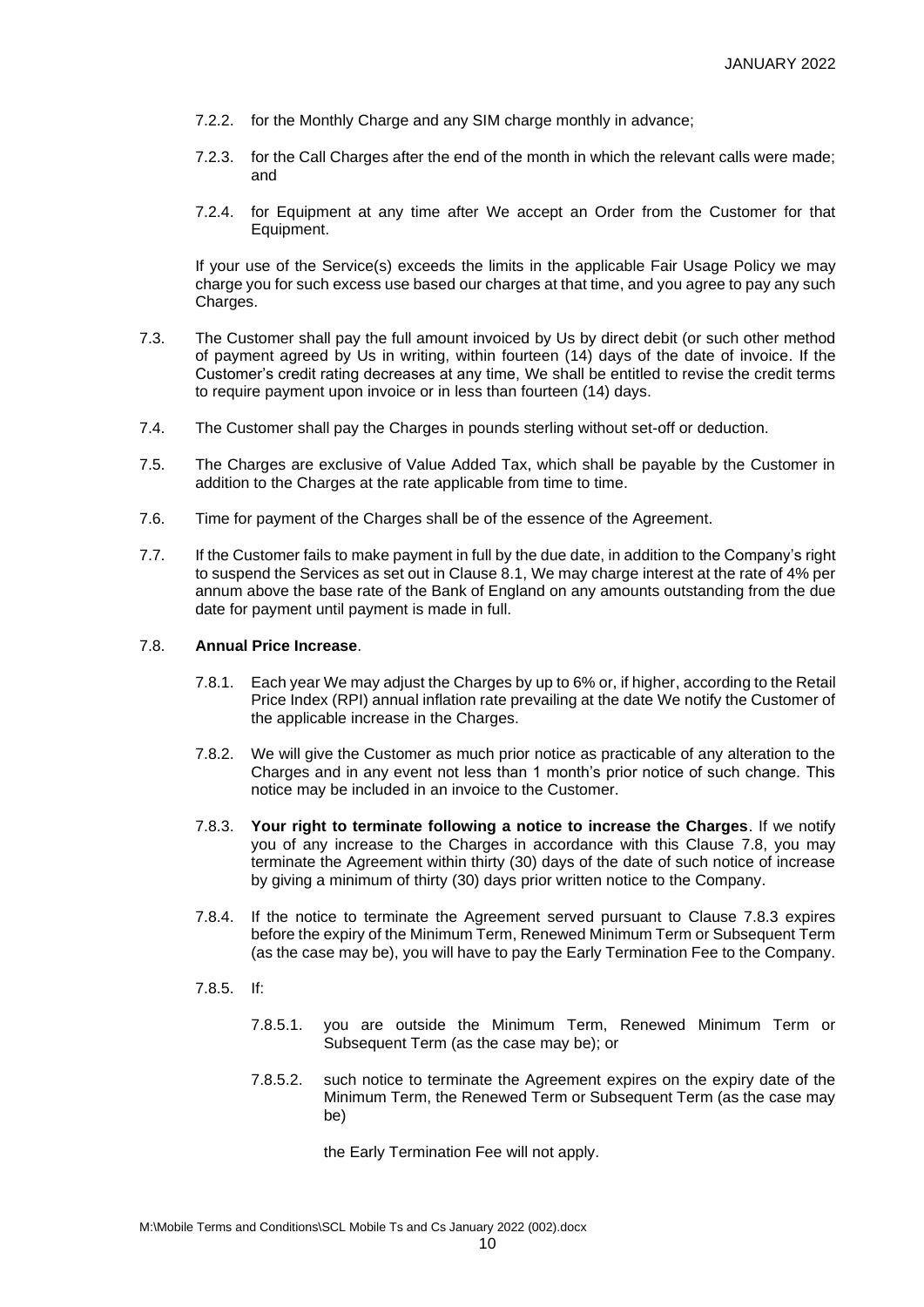For the avoidance of doubt, any increase to the Charges that would not have increased the Customer's immediately previous monthly total bill for that specific Service (if the increase(s) had applied for the whole of that month) by more than the RPI or 6% shall not entitle the Customer to terminate the Agreement under this Clause 7.8.

7.9. The right to terminate a Service pursuant to Clause 7.8 shall not apply where the increases in the Charges arise as a consequence of a change in prices made by third party manufacturers, suppliers (including Network Operators) or a regulatory body.

#### **HARDWARE FUND**

- 7.10. The Hardware Fund (where applicable) is offered on the following terms:
	- 7.10.1. We may vary the Hardware Fund or the terms of this Clause 7.10 at any time by giving you notice. The variations will apply after the effective date of the notice of change.
	- 7.10.2. We reserve the right at any time during the Agreement to withdraw the Hardware Fund including any remaining credit amount of the Hardware Fund and/or the right to any future credits against the Hardware Fund in respect of new Lines (if applicable).
	- 7.10.3. At any time from two (2) years after the applicable commencement date (as determined in accordance with Clause 2.5), you may drawdown from the Hardware Fund by providing us with a pre-authorised (by a duly authorised representative) purchase order or emailing us at mobile@southern-comms.co.uk with your drawdown request.
	- 7.10.4. On receipt of your written request in accordance with Clause 7.10.3, thevalue of the order will be offset against the Hardware Fund (where applicable) and any amount over and above the available Hardware Fund shall be treated as a Charge payable in accordance with this Clause 7.
	- 7.10.5. Unless otherwise agreed by the Company in writing, the Hardware Fund can be used solely for the purposes of offsetting Charges for Equipment listed in our price list available from the Company on request.
	- 7.10.6. In the event that the Agreement is suspended for any reason under Clause 8 below, we reserve the right to suspend the Hardware Fund or any terms thereof.
	- 7.10.7. In the event that the Agreement is terminated for any reason under Clause 9 below, the Hardware Fund will be withdrawn and any residual credit balance of the Hardware Fund will be retained by us. For the avoidance of doubt, any residual credit balance of the Hardware Fund shall have no monetary value and you shall have no right to any payment, future useor credit in relation to such residual balance.
	- 7.10.8. We reserve the right to offset any credit amount of the Hardware Fund against any monies due and payable by you to us,
	- 7.10.9. No VAT is applied to the Hardware Fund or any drawdown from the Hardware Fund and no invoice or credit note will be issued by us in respect of any VAT in this regard.
- 7.11. Unless otherwise agreed in writing, any credits (including the Hardware Fund) accrued under your Agreement may be used solely for the purposes of offsetting Charges for Equipment, do not have any monetary value, and you are not entitled to:
	- 7.11.1. use any credits accrued in the Hardware Fund to offset any other Charges; or
	- 7.11.2. offset any credits accrued in the Hardware Fund against any outstanding debt; or
	- 7.11.3. any payments from any credits accrued in the Hardware Fund; or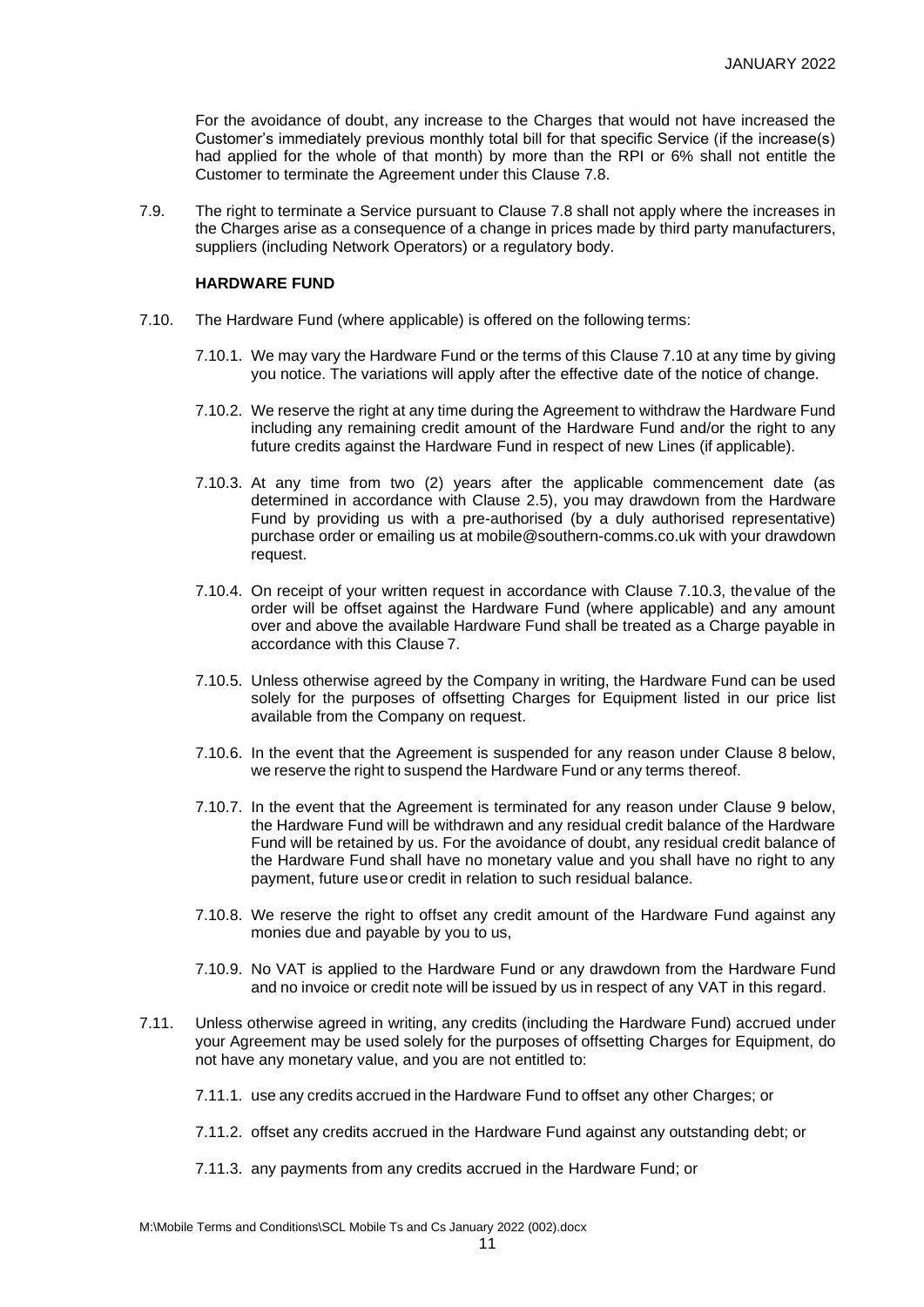- 7.11.4. any future use of credits accrued in the Hardware Fund upon termination of the Agreement.
- 7.12. The Charges, unless expressly agreed otherwise, are based upon there being facility to make international calls or to make or receive calls whilst abroad. If these facilities are used, We may levy additional Charges (in accordance with Our tariff or otherwise notified by the Company) and/or require payment of a deposit. In the event that the Customer uses the Services abroad, Call Charges will include incoming calls received whilst abroad.
- 7.13. The Customer shall pay all Monthly Charge and Call Charges whether the Customer or someone else uses the Services (including use following a theft of the Equipment). The Call Charges will be calculated using the details recorded or logged by Us and not details recorded by the Customer.
- 7.14. The Monthly Charge shall continue to be payable during any period of suspension or restriction whether or not requested by the Customer in addition to any Charges for such suspension or restriction.
- 7.15. If the Network Provider exercises any right against the Company to withhold or claw-back payments made by the Network Provider to the Company, the Company shall be entitled to charge, claw-back or adjust payments, tariffs or discounts made or given by Us to the Customer to the extent that they are based on payments from the Network Provider.
- 7.16. If any Line is not being used for commercial purposes, which includes chargeable calls or data transmission during the first ninety (90) days following the date of connection, then We shall be entitled to charge, claw-back or adjust any payments, tariffs or discounts made or given in respect of that connection.
- 7.17. If the Customer receives a discount on the Company's standard tariff and/or line rental and the Agreement is terminated (other than validly by the Customer under Clause 9.6) prior to expiry of the Minimum Term, Renewed Term or Subsequent Term (as the case may be), then We shall be entitled (without prejudice to any other rights) to charge the Customer the difference between the Company's standard tariff and line rental and the discounted tariff or line rental for all calls made for the period prior to the date of termination.
- 7.18. We are not able to raise billing queries with the Network Provider unless made within six (6) months of the date of the Network Provider's invoice for call charges (the **Dispute Period**). Accordingly the Customer agrees that it shall not be entitled to raise any billing enquiries relating to Call Charges unless We receive notice in writing prior to three (3) months from the date of the Company's invoice.
- 7.19. If the Customer fails to achieve the Minimum Spend in any calendar month, it shall pay to the Company the difference between the actual value of the Call Charges (excluding VAT) and the Minimum Spend within fourteen (14) days of the date of the Company's invoice.

# 8. **SUSPENSION AND VARIATION OF THE SERVICES**

- 8.1. We reserve the right (at Our option) to terminate the Agreement or suspend or vary the Services without notice and without incurring any liability to the Customer:
	- 8.1.1. if We are obliged or requested to comply with an order or instruction of, or a recommendation or request to take such action received from the Government, OFCOM, Radio Communications Agency, an emergency services organisation or a competent administrative authority;
	- 8.1.2. if We reasonably believe the Customer has provided false or misleading details about the Customer;
	- 8.1.3. if We reasonably suspects or believes that the Customer is in breach of Clause 6.2 or Clause 7.1; or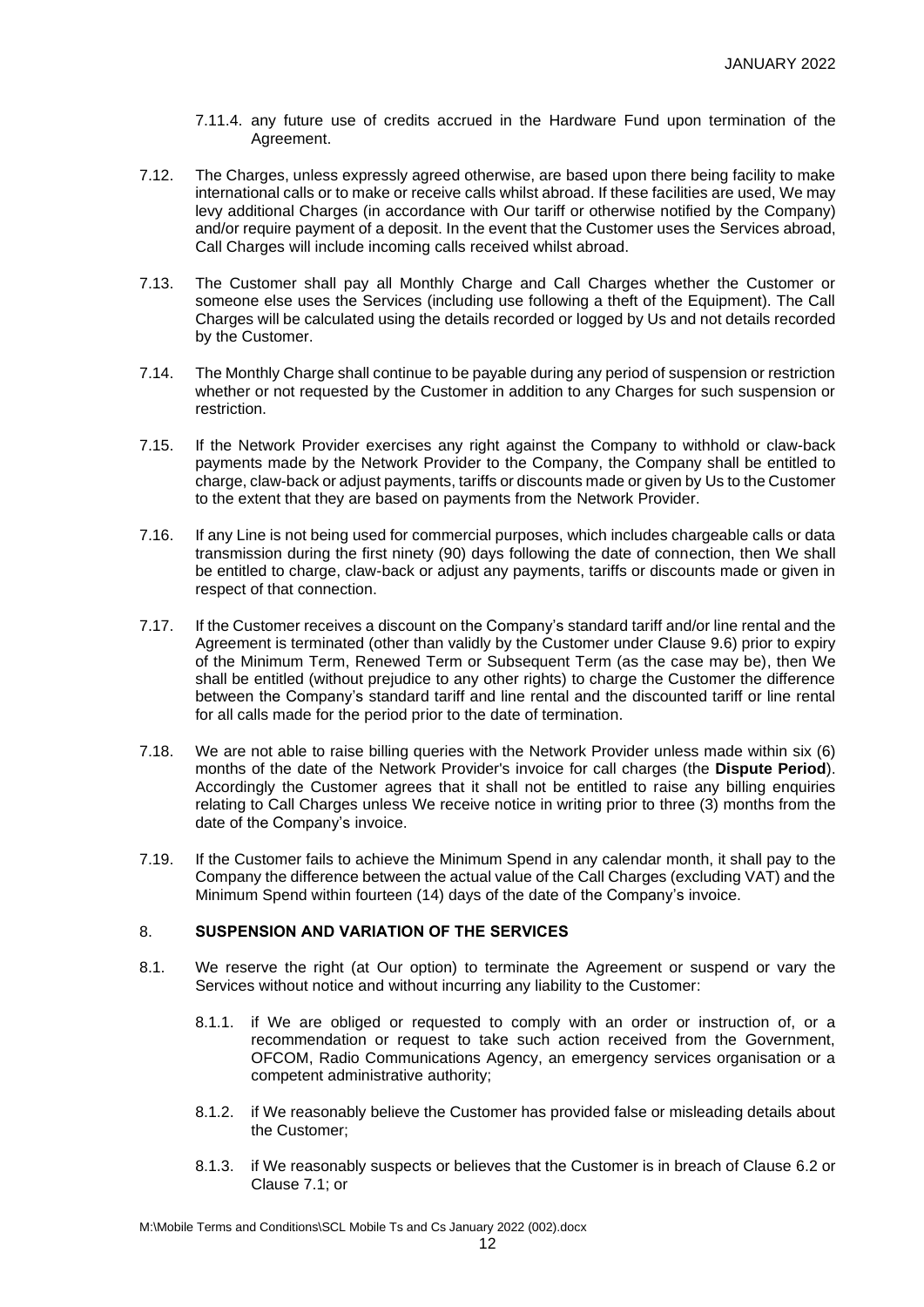- 8.1.4. if We need to modify, expand, improve, maintain or repair the Services or vary Network capacity;
- 8.1.5. if We need to vary the technical specification of the Services in order to comply with any relevant law or regulation or direction from a competent authority;
- 8.1.6. if We advise the Customer that the Customers excessive use of Services is causing problems for other users, and the Customer is continuing to use the Services excessively;
- 8.1.7. if We receive a serious complaint against the Customer which We believe to be genuine;
- 8.1.8. if We reasonably believe that the Customer has used the Services for illegal or improper purposes in contravention of the Company's acceptable use policy or requirements;
- 8.1.9. if the Customer fails to comply with its obligations under the Agreement including the obligation to pay the Charges; or
- 8.1.10. the Customer's credit rating decreases at any time, and the Customer fails to supply reasonable security in response to a request from Us; or
- 8.1.11. We are advised by the Network Provider that it is necessary or desirable because of technical problems or work on the System or for reasons of safety; or
- 8.1.12. the Network Provider suspends its agreement with the Company.
- 8.2. We shall have the right, without notice, to suspend or deny access to the Network:
	- 8.2.1. by any equipment which will or may adversely affect the operation of the Network or provision of the Services whether or not such equipment has been approved or tested by Us; or
	- 8.2.2. if We suspect fraudulent, criminal, immoral or illegal activities are being carried out, or are likely to be carried out, via that equipment,
	- 8.2.3. whenever it in its absolute discretion it considers necessary or desirable in order to monitor or reduce the incidence of fraud.
- 8.3. We will use reasonable endeavours to notify the Customer promptly of the details of any incident where We have relied on Our rights under Clause 8.2.3.
- 8.4. The Customer will be responsible for all Charges incurred in respect of the Services even if such Charges were incurred through, or as a result of, fraudulent or unauthorised use of the Services (other than by the Company or its representatives). We are not obliged to detect unauthorised or fraudulent use of the Services.
- 8.5. The Customer shall reimburse the Company for all reasonable costs and expenses incurred as a result of the suspension and any recommencement or variation of the Services where suspension or variation is implemented as a result of any act or omission of the Customer, its employees, agents or subcontractors.

# 9. **TERMINATION**

- 9.1. If upon the expiry of the Minimum Term, Renewed Term or Subsequent Term (as the case may be) the Customer has not:
	- 9.1.1. agreed a Renewed Term; or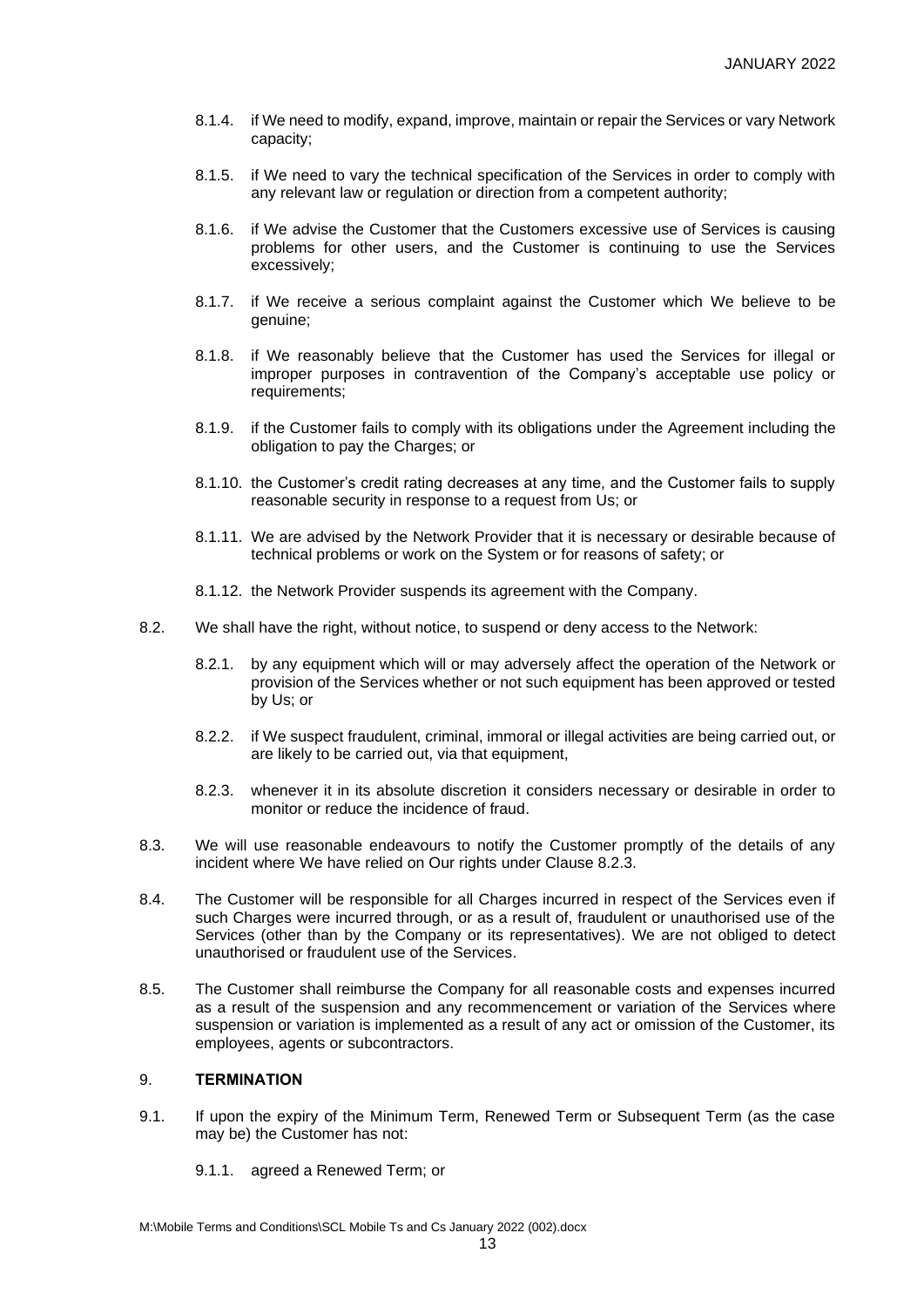9.1.2. given notice to the Company to terminate the Agreement in accordance with Clause 9.3,

We will continue to supply the Services to the Customer for the Subsequent Term.

- 9.2. If a Renewed Term has been agreed We will continue to supply the Services to the Customer for the Renewed Term.
- 9.3. The Customer may:
	- 9.3.1. terminate the Agreement pursuant to Clause 7.8.3 and, in such case, Clause 7.8.4 shall apply;
	- 9.3.2. terminate the Agreement (without incurring any Early Termination Fee) by giving a minimum of three (3) months prior written notice to the Company such notice to expire on or at any time after the expiry date of the Minimum Term, the Renewed Term or Subsequent Term (as the case may be) for any applicable Line. The Customer will continue to comply with the terms of the Agreement in relation to any subsisting Lines but will not be able to order any new Lines after such termination.
	- 9.3.3. terminate the Agreement before the Minimum Term, the Renewed Term or Subsequent Term (as the case may be) has expired by giving a minimum of 90 days prior written notice to the Company but will have to pay the Early Termination Fee to Us unless the Customer has terminated the Agreement pursuant to Clause 9.6 or Clause 12.2.
- 9.4. We may terminate the Agreement for each Line by giving a minimum of four (4) weeks written notice, to be served on or at any time after the end of the Minimum Term, Renewed Term or Subsequent Term (as the case may be) for any applicable Line.
- 9.5. Termination of the Agreement pursuant to Clause 7.8, Clause 9.6 or Clause 12.2 will automatically terminate all Lines from the date of termination of the Agreement.
- 9.6. Either Party may immediately terminate the Agreement by written notice if the other party:
	- 9.6.1. commits a material breach of any of the terms of the Agreement and (if such a breach is remediable) fails to remedy that breach within 14 days of receipt of notice in writing to do so;
	- 9.6.2. commits a material breach that is not capable of being remedied; or
	- 9.6.3. commits an act of bankruptcy or goes into or is put into liquidation (other than solely for the purposes of a reconstruction or amalgamation) or if a receiver or administrator is appointed over all or part of the other Party's assets or the other Party suffers seizure of any of its property for non-payment of monies owing.
- 9.7. We may, without prejudice to any of Our other rights under the Agreement, terminate the Agreement with immediate effect by notice in writing without liability to the Customer in the event that:
	- 9.7.1. We are, for whatever reason, permitted or authorised to provide the Services;
	- 9.7.2. the Network Provider terminates its agreement with the Company;
	- 9.7.3. We reasonably consider that the breach, act, omission or default of the Customer may result in the Company's failure to comply with any applicable legislation or may place the Company in breach of its agreement with the Network Provider;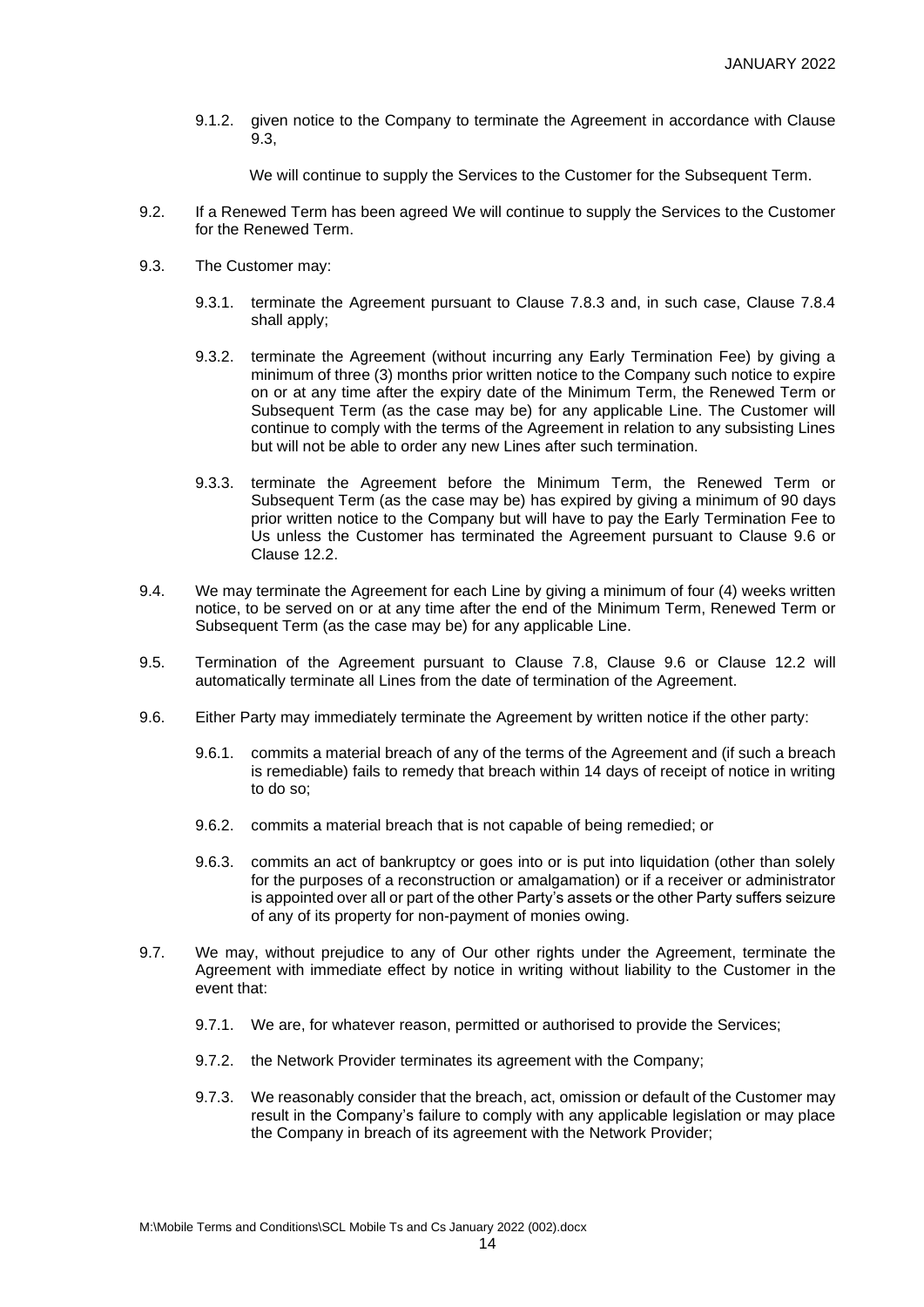- 9.7.4. use by the Customer of the Network or the Services is, or is likely to cause damage to, interrupt or otherwise prevent the Company from supplying the Services to other customers or complying with obligations owed to other customers;
- 9.7.5. the Customer fails to pay the Charges when due;
- 9.7.6. such action is required in order to comply with any legislation;
- 9.7.7. We have reasonable grounds to suspect that the Customer is involved in fraudulent or other unlawful activity.
- 9.8. If the Agreement is signed before We have completed Our credit check of the Customer, We shall be permitted to terminate the Agreement immediately by written notice if the Customer fails to pass the Company's credit policy.
- 9.9. We shall be permitted to terminate the Agreement immediately by written notice at any time for the reasons set out in Clauses 8.1.1 and 8.1.3.
- 9.10. The rights to terminate the Agreement given by this Clause 9 shall be without prejudice to any other right or remedy of either Party in respect of the breach concerned (if any) or any other breach.
- 9.11. On termination of the Agreement and of each Line:
	- 9.11.1. We will disconnect the Customer from the System and the Customer must pay all Charges owed to Us;
	- 9.11.2. all numbers shall revert to the Company and the Customer shall return all SIMs that are not connected and permit the disconnection of all and any SIMs that are connected and shall indemnify the Company against all liability howsoever arising for such disconnection; and
	- 9.11.3. the Customer shall refund (and We shall be entitled to set-off against any payments due to the Customer) the pro rata value of the Bonus for each day from the date of termination to the end of 12 months from the date the Bonus was made available.
	- 9.11.4. the Customer shall immediately return to the Company any Equipment provided free of charge by the Company in good and complete condition, fair wear and tear excepted.
- 9.12. If the Customer wishes to change its supplier of mobile services after any of the relevant Minimum Term, Renewed Term or Subsequent Term (as the case may be) has expired, We will arrange for the transfer of the telephone number to the new supplier provided that the Customer has given the appropriate period of notice to terminate the Line and paid a reasonable administration fee and all Charges due to the Company and agreed in writing to pay for any unbilled calls.

## 10. **LIMITATION OF LIABILITY: THE CUSTOMER'S ATTENTION IS PARTICULARLY DRAWN TO THIS CLAUSE**

- 10.1. This Clause 10 sets out the Company's entire liability (including any liability for acts or omissions of the Company's employees, agents or subcontractors) to the Customer in tort, contract or otherwise arising in connection with the performance, non-performance or contemplated performance of the Agreement.
- 10.2. Except as set out in these Terms, the Company provides no warranties, conditions or guarantees as to the description or quality of the Services, and all warranties, conditions or guarantees implied by or expressly incorporated as a result of custom and practice, statute, common law or otherwise are hereby expressly excluded so far as permitted by law.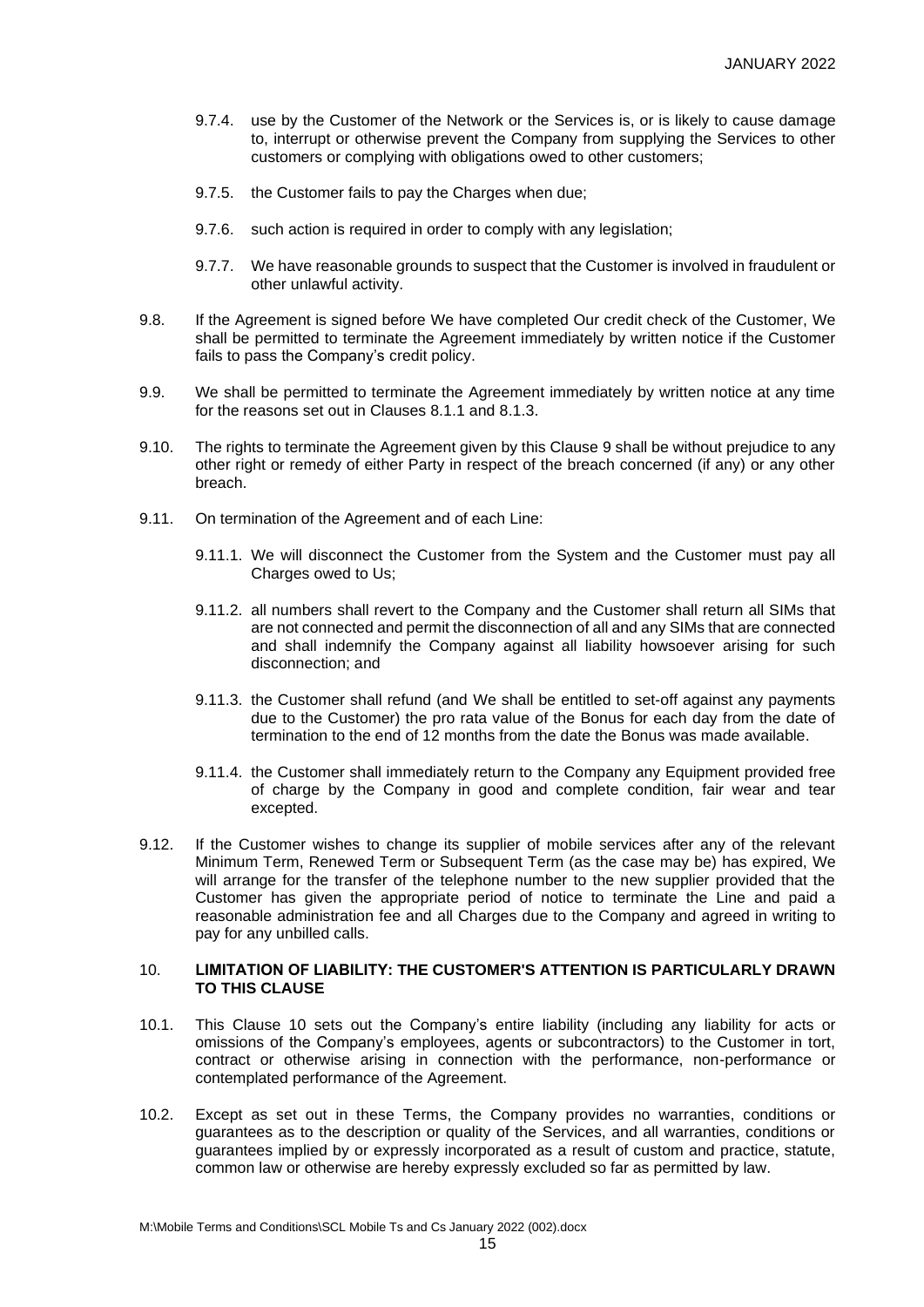- 10.3. Subject to Clause 10.5, the Company's aggregate liability in contract, tort (including negligence or breach of statutory duty), misrepresentation, restitution or otherwise, arising in connection with the performance or contemplated performance of the Agreement shall not exceed £1,000,000 (one million pounds sterling).
- 10.4. Subject to Clause 10.5, We shall not be liable to the Customer whether in tort (including for negligence or breach of statutory duty), contract, misrepresentation or otherwise the Agreement, for:
	- 10.4.1. any loss of profits; or
	- 10.4.2. loss of revenue;
	- 10.4.3. loss of income or business;
	- 10.4.4. depletion or loss of goodwill, reputation or similar losses;
	- 10.4.5. loss of anticipated savings;
	- 10.4.6. loss of or corruption of data or information;
	- 10.4.7. loss of use;
	- 10.4.8. loss of contract; or
	- 10.4.9. any indirect or consequential or special loss or damage or pure economic loss, costs, damages, charges or expenses whatsoever and howsoever caused.
- 10.5. Nothing in these Terms shall exclude or limit the liability of the Company for:
	- 10.5.1. death or personal injury resulting from the Company's negligence; or
	- 10.5.2. for fraud or fraudulent misrepresentation; or
	- 10.5.3. for any matter which it would be illegal for the Company to exclude or attempt to exclude its liability.
- 10.6. Subject to Clause 10.5, the Company shall not be liable for any direct or indirect loss or damage (whether physical, financial or otherwise) howsoever arising from the act or default of the Network Provider.
- 10.7. The provisions of this Clause 10 shall survive termination or expiry of the Agreement.

# 11. **OWNERSHIP AND IPR**

- 11.1. Ownership of the SIMs and the System shall remain with the Company or its licensors, as appropriate. The Customer may only use the SIM on a limited licence to enable access to the Services, in accordance with these Terms. We may recall the SIMs at any time for upgrades, modifications, misuse or on termination of the Agreement.
- 11.2. All IPR in the Equipment, relating to the Lines and the subject matter of the Agreement shall vest in the Company or its licensors, as appropriate. The Customer:
	- 11.2.1. acknowledges that it shall have no licence, right, title or interest in or to any IPR of the Company or its licensors or the Company's Equipment, the SIMs or the System except as expressly set out in the Agreement;
	- 11.2.2. may not include the Company's name or any other trade mark, brand name, logo or get-up associated with the Company without the Company's prior written consent.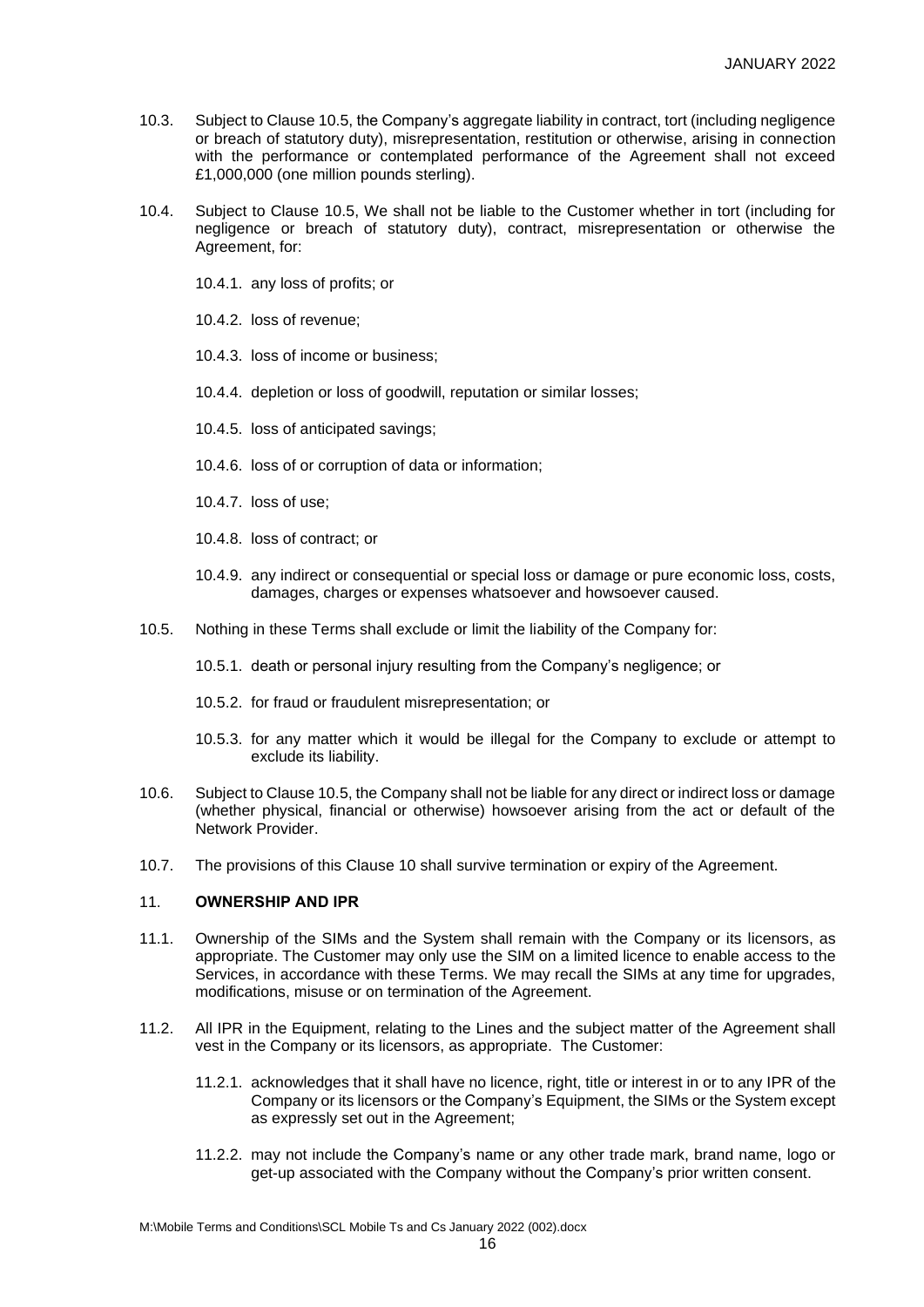11.3. This Clause shall survive termination or expiry of the Agreement.

#### 12. **CIRCUMSTANCES BEYOND REASONABLE CONTROL**

- 12.1. For the purposes of the Agreement, **Force Majeure Event** means an event beyond the reasonable control of the Company including but not limited to strikes, lock-outs or other industrial disputes (whether involving the workforce of the Company or any other party), failure of a utility service or transport network, act of God, war, riot, civil commotion, malicious damage, compliance with any law or governmental order, rule, regulation or direction, accident, breakdown of plant or machinery, fire, flood, storm or default of suppliers or subcontractors.
- 12.2. We will not be liable to the Customer for any failure or delay in performing Our obligations under the Agreement or supplying the Services:
	- 12.2.1. as a result of a Force Majeure Event;
	- 12.2.2. if another supplier delays or refuses the supply of an electronic communications service to the Company or any of the Company's suppliers and no alternative service is available at reasonable cost; or
	- 12.2.3. if legal or regulatory restrictions are imposed upon the Company or any of the Company's suppliers that prevent the Company or any of the Company's suppliers from supplying the Service.
- 12.3. If the Force Majeure Event prevents the Company from providing any of the Services for more than 12 weeks, We shall, without limiting its other rights or remedies, have the right to terminate the Agreement immediately by giving written notice to the Customer.

#### 13. **CONFIDENTIALITY AND DATA PROTECTION**

- <span id="page-16-0"></span>13.1. During the term of this Agreement and for three (3) years after termination, the Customer shall:
	- 13.1.1. keep all Confidential Information confidential;
	- 13.1.2. disclose Confidential Information only to its employees that need to know it for the purposes contemplated by the Agreement; and
	- 13.1.3. use the Confidential Information exclusively for the purposes contemplated by the Agreement.
	- This Clause shall not apply to information that the Customer can prove:
	- 13.1.4. is in the public domain otherwise than by the Customer's breach;
	- 13.1.5. it already had in its possession prior to obtaining the information directly or indirectly from the Company; or
	- 13.1.6. a third party subsequently disclosed to the Customer free of restrictions on disclosure and use.
- 13.2. Both parties will comply with all requirements of the Applicable Data Protection Legislation. This Clause 13 is in addition to, and does not relieve, remove or replace, a party's obligations under the Applicable Data Protection Legislation.
- 13.3. The Company's Privacy Notice [*insert LINK to the applicable Group Privacy Notice*] sets out the scope, nature and purpose of processing by the Company, the duration of the processing and the types of personal data (where **Personal Data** has the meanings as defined in the Applicable Data Protection Legislation) and the Company collects.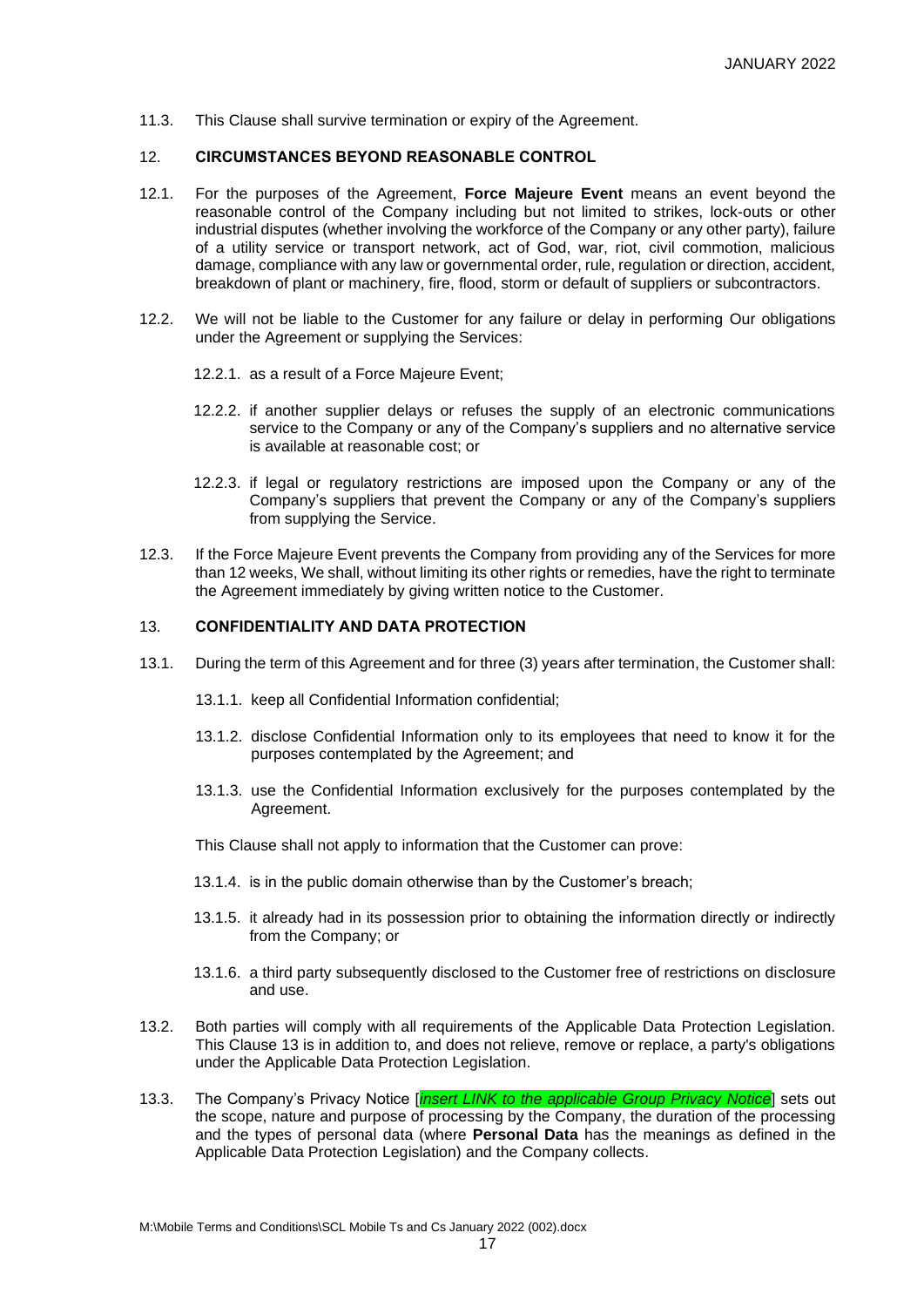13.4. Without prejudice to the generality of Clause [13.1,](#page-16-0) the Customer will ensure that it has all necessary appropriate consents and notices in place to enable lawful transfer of the Personal Data (as defined in the Applicable Data Protection Legislation) to the Company for the duration and purposes of the Agreement.

# 14. **NOTICES**

- 14.1. Notices must be in writing. The address for service on the Company (subject to any change notified by Us) is: Southern Communications Ltd, Glebe Farm, Down Street, Dummer, Hants, RG25 2AD. The address for service on the Customer is as set out in the most recent invoice.
- 14.2. Notices may be delivered by hand, sent by first-class mail, fax or e-mail. Correctly addressed notices if delivered by hand, shall be deemed to have been delivered at the time of delivery, if sent by first-class mail shall be deemed to have been delivered 72 hours after posting, correctly directed faxes shall be deemed to have been received instantaneously on transmission and in proving the service of any notice by e-mail, it will be sufficient to prove that such e-mail was sent to the specified e-mail address of the addressee.

# 15. **ENTIRE AGREEMENT**

- 15.1. It is acknowledged and agreed that the Agreement (including the documents and instruments referred to herein) (the **Documents**) shall supersede all prior representations arrangements understandings and agreements between the parties relating to the subject matter hereof and shall constitute the entire complete and exclusive agreement and understanding between the parties hereto;
- 15.2. The parties irrevocably and unconditionally waive any right they may have to claim damages for any misrepresentation arrangement understanding or agreement not contained in the Documents or for any breach of any representation not contained in the Documents (unless such misrepresentation or representation was made fraudulently);
- 15.3. It is further acknowledged and agreed that no representations arrangements understandings or agreements (whether written or oral) made by or on behalf of any of the other parties have been relied upon other than those expressly set out or referred to in the Documents.

#### 16. **GENERAL**

#### 16.1. **Assignment and other dealings**.

- 16.1.1. We may at any time assign, transfer, mortgage, charge, subcontract or deal in any other manner with all or any of Our rights under the Agreement and may subcontract or delegate in any manner any or all of Our obligations under the Agreement to any Authorised Party, third party or agent.
- 16.1.2. The Customer shall not, without Our prior written consent, assign, transfer, mortgage, charge, subcontract, declare a trust over or deal in any other manner with any or all of its rights or obligations under the Agreement.
- 16.2. **Severance.** Each of the Clauses of these Terms operates separately. If any court or relevant authority decides that any of them are unlawful, the remaining Clauses will remain in full force and effect.
- 16.3. **Waiver.** Any failure by the Company to exercise or enforce its right under the Agreement shall not be a waiver of that right, nor prevent Us from exercising or enforcing such right at a later time.
- 16.4. **No partnership or agency.** Nothing in the Agreement is intended to, or shall be deemed to, establish any partnership or joint venture between the parties, nor constitute either party the agent of the other for any purpose. Neither party shall have authority to act as agent for, or to bind, the other party in any way.